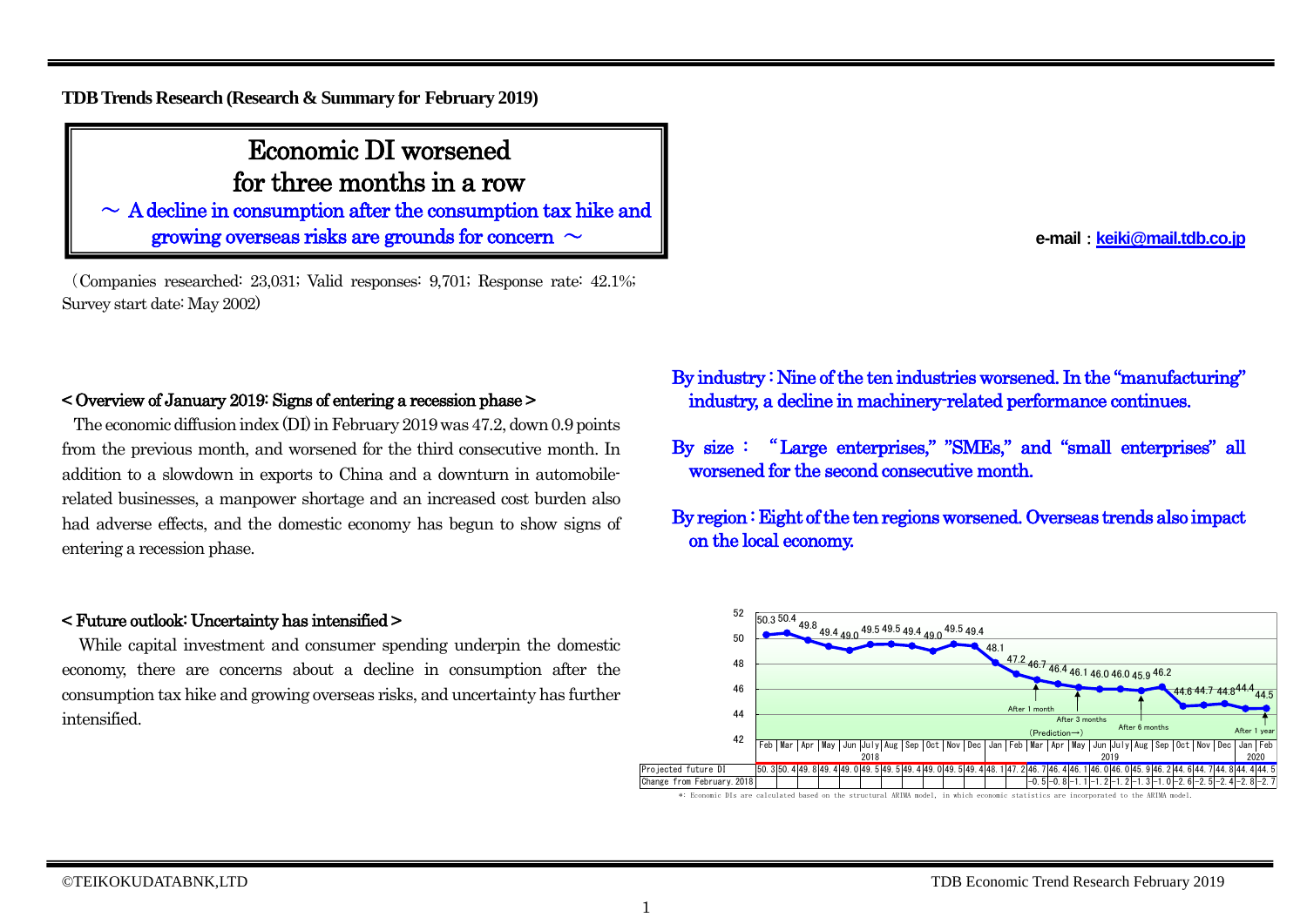# Economic Diffusion Index (Economic DI)1/2

|                             |  |  |  |  |  |  | Feb 18 Mar 18 Apr 18 May 18 Jun 18 Jul 18 Aug 18 Sep 18 Oct 18 Nov 18 Dec 18 Jan 19 Feb 19 | Ratio to the<br>PrFDious<br>Month |
|-----------------------------|--|--|--|--|--|--|--------------------------------------------------------------------------------------------|-----------------------------------|
| Total                       |  |  |  |  |  |  | 50, 3 50, 4 49, 8 49, 4 49, 0 49, 5 49, 5 49, 4 49, 0 49, 5 49, 4 48, 1 47, 2              | $\triangle$ 0.9                   |
| Large Firms                 |  |  |  |  |  |  | 52. 2 52. 5 52. 2 51. 6 51. 3 51. 8 51. 6 51. 4 51. 4 51. 4 51. 7 50. 6 49. 8              | $\blacktriangle$ 0.8              |
| Small to Medium-sized Firms |  |  |  |  |  |  | 49.8 49.9 49.3 48.8 48.5 48.9 49.0 48.9 48.4 49.0 48.8 47.4 46.5                           | $\triangle$ 0.9                   |
| Micro Firms                 |  |  |  |  |  |  | 49. 0 49. 2 48. 1 48. 1 47. 6 48. 1 48. 4 48. 4 47. 9 48. 2 48. 2 47. 0 46. 5              | $\blacktriangle$ 0.5              |

|                                  |                                                                            |      |                               |                |           |      |           | Feb 18 Mar 18 Apr 18 May 18 Jun 18 Jul 18 Aug 18 Sep 18 Oct 18 Nov 18 Dec 18 Jan 19 Feb 19 |                |             |             |                |                          |      | Ratio to the<br>PrFDious<br>Month |
|----------------------------------|----------------------------------------------------------------------------|------|-------------------------------|----------------|-----------|------|-----------|--------------------------------------------------------------------------------------------|----------------|-------------|-------------|----------------|--------------------------|------|-----------------------------------|
| Agriculture, Forestry, Fisheries |                                                                            | 45.5 | 44.4                          | 43.5 44.2 43.3 |           |      | 43.4 45.7 |                                                                                            | 43.8           | 41.5 40.7   |             | 40.7           | 41.8                     | 41.7 | $\blacktriangle$ 0.1              |
| Finance                          |                                                                            | 48.0 |                               |                |           |      |           | 50. 3 49. 4 47. 8 47. 2 49. 5 47. 5 48. 5                                                  |                | $46.2$ 47.1 |             | 46.5           | 46.1                     | 45.2 | $\blacktriangle$ 0.9              |
| Construction                     |                                                                            | 53.4 | 52.9                          | 51.4           | 51.8      | 51.9 | 52.8      | 53.1                                                                                       | 53.8           | 53.4        | 53.9        | 54.1           | 53.9                     | 53.6 | $\blacktriangle$ 0.3              |
| Real Estate<br>52.1              |                                                                            |      | 53.1                          | 50.9           | 51.0      | 51.1 | 50.5      | 51.1                                                                                       | 50.7           | 49.3        | 49.3        | 49.7           | 49.1                     | 47.5 | $\blacktriangle$ 1.6              |
|                                  | Food, BEWerages, Livestock Feed                                            | 43.2 | 41.9                          | 42.9           | 43.4      | 43.2 | 43.1      | 43.3                                                                                       | 42.9           | 42.0        | 42.4        | 43.0           | 41.6                     | 40.6 | $\blacktriangle$ 1.0              |
|                                  | Textile, Textile Products, Clothing                                        | 41.3 | 42.4                          | 42.4           | 42.7      | 42.8 | 42.1      | 41.8                                                                                       | 41.9           | 41.4        | 41.6        | 41.3           | 37.7                     | 38.8 | 1.1                               |
|                                  | Construction Materials.Furniture.<br>Ceramics, Stone and Clay Products     | 46.2 | 46.3 45.7                     |                | 45.8      | 45.9 |           | $46.6$ 45.6                                                                                | 45.2           | 46.1        |             | $47.5$ 48.3    | 47.1 45.5                |      | $\blacktriangle$ 1.6              |
|                                  | Pulp, Paper and Paper Products                                             | 44.1 | 45.8                          | 46.3           | 43.1      | 45.2 | 44.5      | 44.5                                                                                       | 45.4           | 44.3        | 46.5        | 49.3           | 44.6                     | 45.2 | 0.6                               |
|                                  | Publishing, Printing                                                       | 37.4 | 37.1                          | 36.2           | 36.3      | 33.7 | 35.0      | 33.8                                                                                       | 34.6           | 33.2        | 34.8        | 35.0           | 33.5                     | 33.2 | 40.3                              |
| Manufacturing                    | Chemical                                                                   | 53.2 |                               | 53.8 52.3      | 51.8      | 51.6 | 52.2      | 51.3                                                                                       | 51.4           | 50.4        | 51.4        | 50.2           | 48.1                     | 46.3 | $\blacktriangle$ 1.8              |
|                                  | Steel, Nonferrous Metals, Mining                                           | 55.6 | 55.6                          | 53.7           | 53.5      | 53.3 | 54.1      | 54.2                                                                                       | 52.8           | 53.0        | 54.4        | 52.5           | 50.4                     | 48.0 | $\blacktriangle$ 2.4              |
|                                  | General Machinerv                                                          | 62.0 | 61.2                          | 60.9           | 60.6      | 60.3 | 60.7      | 59.9                                                                                       | 59.1           | 58.1        | 57.5        | 55.9           | 52.5                     | 51.4 | $\blacktriangle$ 1.1              |
|                                  | <b>Electrical Machinery</b>                                                | 56.5 | 54.8                          | 54.9           | 53.4      | 53.4 | 52.8      | 52.0                                                                                       | 53.3           | 52.9        | 52.5        | 50.5           | 49.2                     | 47.6 | $\blacktriangle$ 1.6              |
|                                  | Transportation Machinery, Equipment                                        | 56.6 | 59.8                          | 57.6           | 58.4      | 57.3 | 56.6      | 58.7                                                                                       | 58.3           | 56.9        | 56.4        | 53.8           | 52.3                     | 50.9 | 4 1.4                             |
|                                  | Precision Machinery,<br>Medical Instruments and Equipment                  |      | 56. 2 54. 8 57. 5 56. 6 57. 2 |                |           |      | 55.1      |                                                                                            | 54.8 54.3 53.7 |             |             | 53.4 54.0      | 51.3 48.6                |      | $\blacktriangle$ 2.7              |
|                                  | Other                                                                      | 43.1 | 43.8                          | 43.2           | 44.3      | 42.5 | 41.5      | 40.7                                                                                       | 42.6           | 42.8        | 41.8        | 42.8           | 42.7                     | 42.1 | $\blacktriangle$ 0.6              |
|                                  | Total                                                                      | 51.9 | 51.6 51.0 50.8                |                |           | 50.4 |           | $50.6$ $50.2$ $50.0$                                                                       |                | 49.5        | $50.0$ 49.2 |                | 47.1                     | 45.8 | $\blacktriangle$ 1.3              |
|                                  | Food, BEWerages                                                            | 42.1 | 43.0                          | 42.9 42.8      |           |      |           | 42.4 40.9 41.9 41.3                                                                        |                | $40.6$ 41.9 |             | 41.1           | 39.4                     | 40.5 | 1.1                               |
|                                  | Textile, Textile Products, Clothing                                        | 35.5 | 37.2                          | 37.2           | 36.8      | 37.3 | 35.9      | 37.3                                                                                       | 35.1           | 35.3        | 33.5        | 34.3           | 34.0                     | 32.0 | $\blacktriangle$ 2.0              |
|                                  | Construction Materials.<br>Furniture, Ceramics,<br>Stone and Clay Products |      |                               |                |           |      |           | 44. 9 44. 7 45. 0 43. 3 44. 4 44. 8 44. 2 44. 8 43. 9 46. 9 47. 8 47. 4 46. 5              |                |             |             |                |                          |      | $\blacktriangle$ 0.9              |
| Wholesale                        | Paper Products, Stationery, Books                                          | 34.9 | 36.8                          | 38.0           | 37.5      | 36.2 | 35.4      | 36.6                                                                                       | 36.9           | 36.5        | 38.1        | 39.3           | 37.9                     | 36.0 | $\blacktriangle$ 1.9              |
|                                  | Chemical                                                                   | 49.0 | 49.1                          | 49.1           | 49.1      | 46.8 | 48.9      | 48.1                                                                                       | 47.1           | 47.0        | 47.8        | 47.7           | 45.3                     | 44.3 | $\blacktriangle$ 1.0              |
|                                  | Recycled Resources                                                         | 51.0 | 51.9                          | 49.5           | 46.6      | 50.6 | 48.2      | 51.2                                                                                       | 47.8           | 49.4        | 44.0        | 47.6           | 39.8                     | 45.6 | 5.8                               |
|                                  | Steel.Nonferrous Metals.<br>Mining Products                                | 51.9 | 50.8 49.7                     |                | 48.2 47.8 |      |           | 48.0 50.3 49.2 49.4                                                                        |                |             |             |                | $48.8$ 50. 2 46. 3 45. 0 |      | $\blacktriangle$ 1.3              |
|                                  | Machinery, Equipment                                                       | 51.4 | 51.8                          | 51.1           | 50.6      | 50.0 | 50.9      | 51.0                                                                                       | 50.2           | 49.6        | 49.9        | 50.0           | 48.4                     | 46.9 | $\blacktriangle$ 1.5              |
|                                  | Other                                                                      | 42.8 | 43.8                          | 45.4           | 43.4      |      |           | 43. 3 43. 2 42. 4 42. 4                                                                    |                | 43.4        | 44.0        |                | 43.9 41.9 41.2           |      | $\blacktriangle$ 0.7              |
|                                  | Total                                                                      |      | 46.6 47.1 47.0 46.1 45.7      |                |           |      |           | 45.9 46.3 45.6 45.4                                                                        |                |             |             | 46.0 46.3 44.4 |                          | 43.6 | $\blacktriangle$ 0.8              |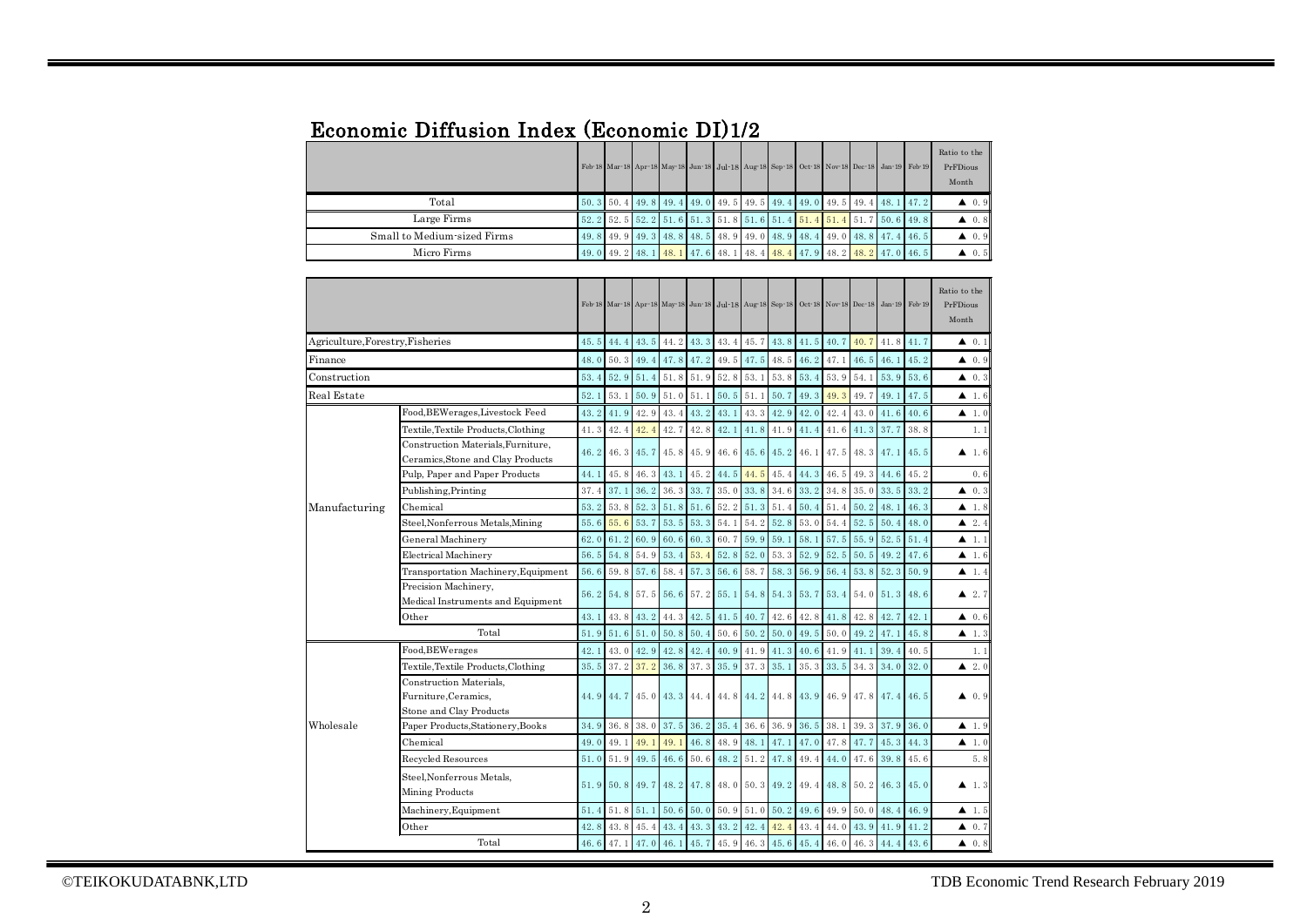|          |                                                                         |      | Feb 18 Mar 18 Apr 18 May 18 Jun 18 Jul 18 Aug 18 Sep 18 |      |      |      |                |      |      |      | Oct 18 Nov 18 Dec 18 |      |          | Jan-19 Feb-19 | Ratio to the<br>PrFDious<br>Month |
|----------|-------------------------------------------------------------------------|------|---------------------------------------------------------|------|------|------|----------------|------|------|------|----------------------|------|----------|---------------|-----------------------------------|
|          | Food, BEWerages                                                         | 45.6 | 46.1                                                    | 47.4 | 45.7 | 45.2 | 44.5           | 45.3 | 45.7 | 44.4 | 45.5                 | 42.8 | 43.4     | 41.5          | $\blacktriangle$ 1.9              |
|          | Textile, Textile Products, Clothing                                     | 38.2 | 37.3                                                    | 38.9 | 36.7 | 32.1 | 34.6           | 32.7 | 30.6 | 32.7 | 31.3                 | 34.0 | 30.9     | 32.7          | 1.8                               |
|          | Drugs, Sundries                                                         | 45.7 | 47.2                                                    | 44.9 | 47.1 | 42.9 | 41.0           | 41.3 | 40.2 | 38.4 | 42.4                 | 44.4 | 44.8     | 39.7          | 5.1<br>▲                          |
|          | Furniture                                                               | 35.2 | 35.0                                                    | 36.7 | 35.2 | 38.3 | 38.3           | 37.0 | 37.0 | 37.9 | 37.5                 | 35.4 | 38.9     | 33.3          | 5.6<br>▲                          |
| Retail   | Electrical Household Appliances,<br>Information Machinery and Equipment | 40.4 | 45.7                                                    | 46.5 | 40.2 | 41.9 | $45.5$ 43.7    |      | 42.8 | 40.6 | 39.7                 | 43.1 | 39.0     | 40.7          | 1.7                               |
|          | Motor Vehicles, Motor Vehicle Parts                                     | 47.8 | 48.3                                                    | 48.2 | 43.5 | 42.9 | 45.0           | 43.5 | 46.1 | 40.8 | 41.5                 | 42.2 | 44.6     | 44.3          | 0.3<br>▲                          |
|          | Special Merchandise                                                     | 42.5 | 42.9                                                    | 41.0 | 39.7 | 39.7 | 40.7           | 39.1 | 39.1 | 39.7 | 43.3                 | 43.2 | 41.9     | 41.3          | 0.6<br>▲                          |
|          | Various Merchandise                                                     | 46.0 | 47.5                                                    | 49.6 | 44.1 | 44.2 | 48.2           | 46.5 | 43.6 | 46.4 | 43.6                 | 44.7 | 42.9     | 41.9          | $\blacktriangle$ 1.0              |
|          | Other                                                                   | 43.3 | 41.7                                                    | 36.1 | 41.7 | 33.3 | 36.1           | 40.5 | 38.9 | 41.7 | 38.1                 | 35.7 | 35.7     | 31.3          | 4.4<br>▲                          |
|          | Total                                                                   | 43.8 | 44.8                                                    | 44.6 | 42.0 | 41.3 | 42.7           | 41.7 | 41.6 | 40.9 | 42.1                 | 42.3 | 41.6     | 40.8          | 0.8<br>▲                          |
|          | Transportation, Warehousing                                             | 49.6 | 50.5                                                    | 50.0 | 49.3 | 48.7 | 50.3           | 50.3 | 49.5 | 48.7 | 50.1                 | 50.5 | 49.1     | 48.2          | $\blacktriangle$ 0.9              |
|          | Restaurants                                                             | 43.6 | 44.2                                                    | 44.7 | 45.0 | 42.5 | 42.7           | 42.5 | 39.3 | 37.0 | 37.6                 | 40.7 | 37.9     | 41.0          | 3.1                               |
|          | Postal,Telecommunications                                               | 59.1 | 57.7                                                    | 56.9 | 50.0 | 54.5 | 55.6           | 55.0 | 56.1 | 59.7 | 57.1                 | 54.5 | 60.0     | 57.6          | 2.4<br>▲                          |
|          | Electricity, Gas, Water, Heat                                           | 58.3 | 61.1                                                    | 54.2 | 56.3 | 57.4 | 56.3           | 57.4 | 59.3 | 56.7 | 57.1                 | 61.9 | 57.4     | 57.4          | 0.0                               |
|          | Leasing,Rentals                                                         | 56.0 | 56.0                                                    | 55.2 | 51.5 | 52.9 | 54.5           | 54.2 | 55.9 | 56.5 | 57.1                 | 55.7 | 55.0     | 52.0          | 3.0<br>▲                          |
|          | Lodging, Hotels                                                         | 48.7 | 52.0                                                    | 51.7 | 50.6 | 50.0 | 45.2           | 46.6 | 43.6 | 41.0 | 45.5                 | 45.7 | 44.9     | 44.2          | 0.7<br>▲                          |
|          | Recreation                                                              | 42.2 | 42.5                                                    | 41.5 | 39.5 | 40.9 | 39.8           | 40.0 | 39.9 | 35.5 | 40.6                 | 39.3 | 38.9     | 37.8          | ▲<br>1.1                          |
|          | Broadcasting                                                            | 47.4 | 47.0                                                    | 39.7 | 37.2 | 40.3 | 42.3           | 38.5 | 41.7 | 40.5 | 40.0                 | 36.7 | 40.5     | 44.4          | 3.9                               |
| Service  | Maintenance, Guarding, Testing                                          | 50.7 | 51.1                                                    | 49.9 | 50.2 | 48.5 | 50.5           | 52.3 | 51.8 | 51.4 | 51.6                 | 50.7 | 50.7     | 51.0          | 0.3                               |
|          | Advertising                                                             | 42.3 | 43.4                                                    | 44.2 | 43.0 | 40.2 | 41.7           | 41.4 | 42.3 | 42.3 | 41.2                 | 41.7 | 40.4     | 40.1          | $\blacktriangle$ 0.3              |
|          | Information                                                             | 58.8 | 58.6                                                    | 59.4 | 58.4 | 58.8 | 58.7           | 59.1 | 59.7 | 59.8 | 60.7                 | 59.3 | 60.1     | 59.0          | 1.1<br>▲                          |
|          | Labor Dispatching                                                       | 56.5 | 57.9                                                    | 57.8 | 59.0 | 59.1 | 59.3           | 59.2 | 58.0 | 59.4 | 58.8                 | 59.0 | 57.2     | 54.6          | 2.6<br>▲                          |
|          | Special Services                                                        | 53.1 | 54.3                                                    | 53.6 | 53.7 | 54.6 | 54.8           | 55.3 | 53.9 | 55.0 | 54.6                 | 53.6 | 53.5     | 52.8          | 0.7<br>▲                          |
|          | Medical, Welfare, Public Health                                         | 48.6 | 48.1                                                    | 48.8 | 48.0 | 46.8 | 46.1           | 48.2 | 48.3 | 48.8 | 48.3                 | 47.4 | 47.5     | 46.5          | ▲<br>1.0                          |
|          | Education                                                               | 41.7 | 44.2                                                    | 42.4 | 42.8 | 40.6 | 42.6           | 46.5 | 46.4 | 43.8 | 43.5                 | 46.2 | 38.5     | 44.7          | 6.2                               |
|          | Other                                                                   | 51.3 | 51.8                                                    | 50.7 | 50.8 | 50.0 | 51.3           | 50.2 | 51.6 | 49.3 | 49.8                 | 52.0 | 50.2     | 49.7          | 0.5<br>▲                          |
|          | Total                                                                   | 52.7 | 53.1                                                    | 52.8 | 52.1 | 52.0 | 52.4           | 52.8 | 52.9 | 52.9 | 53.2                 | 52.7 | 52.4     | 51.7          | 0.7<br>▲                          |
| Other    |                                                                         | 47.9 | 50.8                                                    | 49.2 | 50.0 | 46.3 | 46.1           | 45.0 | 46.3 | 46.2 | 45.3                 | 46.6 | 44.1     | 48.3          | 4.2                               |
|          |                                                                         |      |                                                         |      |      |      |                |      |      |      |                      |      |          |               |                                   |
|          |                                                                         |      | Feb-18 Mar-18 Apr-18 May-18 Jun-18 Jul-18 Aug-18 Sep-18 |      |      |      |                |      |      |      | Oct 18 Nov 18 Dec 18 |      | $Jan-19$ | Feb-19        | Ratio to the<br>PrFDious<br>Month |
| Hokkaido |                                                                         | 45.7 | 46.6                                                    | 46.2 | 45.8 | 46.5 | 46.6           | 47.5 | 44.3 | 43.9 | 45.2                 | 45.2 | 43.9     | 44.4          | 0.5                               |
| Tohoku   |                                                                         | 46.1 | 46.4                                                    | 45.7 | 45.0 | 44.2 | 46.8           | 46.6 | 46.4 | 45.9 | 46.5                 | 45.4 | 44.4     | 43.1          | 1.3<br>▲                          |
|          | kitakanto                                                               | 51.7 | 51.4                                                    | 50.7 | 49.8 | 49.4 | 50.6           | 50.0 | 50.0 | 49.0 | 48.5                 | 48.5 | 45.8     | 44.8          | 1.0<br>▲                          |
|          | minamikanto                                                             | 51.0 | 51.5                                                    | 50.7 | 50.3 | 50.2 | 50.3           | 50.0 | 50.4 | 49.8 | 50.4                 | 50.1 | 49.0     | 48.1          | 0.9<br>▲                          |
|          | Hokuriku                                                                | 47.7 | 48.5                                                    | 48.7 | 48.5 | 48.7 | 49.4           | 49.8 | 49.3 | 49.4 | 49.3                 | 48.6 | 47.7     | 46.3          | 1.4<br>▲                          |
| Tokai    |                                                                         |      | 52.3 51.9 51.9<br>52.5                                  |      |      |      | 50.9 51.6 51.8 |      | 51.4 | 51.3 | 51.8                 | 51.8 | 50.1     | 48.6          | 1.5<br>▲                          |

## Economic Diffusion Index (Economic DI)2/2

©TEIKOKUDATABNK,LTD TDB Economic Trend Research February 2019

Shikoku Kyushu

Chugoku Kinki

 $48.1$  $48.1$  $\frac{47}{50}$ 

50.3  $\mid$  50.0  $\mid$  49.7  $\mid$  48.8  $\mid$  48.4  $\mid$  48.6  $\mid$  49.4  $\mid$  48.9  $\mid$  48.8  $\mid$  49.7  $\mid$  49.7  $\mid$  48.4  $\mid$  47.6  $\mid$   $\blacktriangle$  0.8 50.1 49.6 48.7 48.7 47.9 47.0 47.1 48.0 48.6 48.5 48.7 47.7 47.2  $\bullet$  0.5 48.5 48.4 48.2 47.8 47.2 47.5 47.9 47.0 47.6 47.2 48.4 46.8 47.6 0.8 51.8  $\vert 51.7 \vert 51.4 \vert 50.4 \vert 49.8 \vert 50.9 \vert 50.6 \vert 50.8 \vert 49.1 \vert 50.6 \vert 50.7 \vert 49.7 \vert 48.5 \vert$   $\blacktriangle$  1.2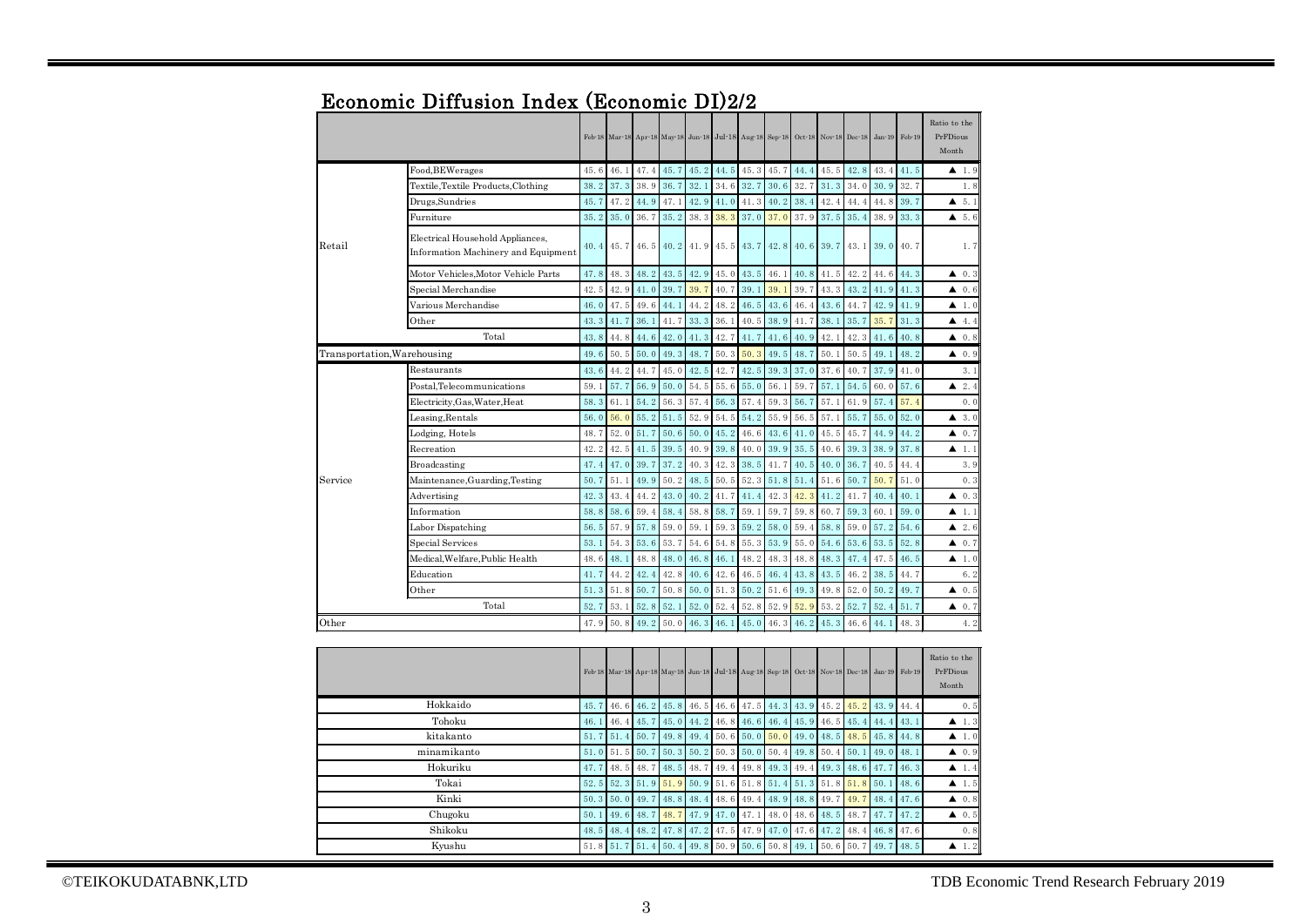# Appendix

## **1.Research Subjects(Companies Researched 23,031 ; Valid responses: 9,701 ; Response rate: 42.1%)**

Appendix

1.Region

| -           |       |         |       |
|-------------|-------|---------|-------|
| Hokkaido    | 494   | Tokai   | 1,071 |
| Tohoku      | 619   | Kinki   | 1,631 |
| kitaKanto   | 712   | Chugoku | 537   |
| minamikanto | 3,127 | Shikoku | 281   |
| Hokuriku    | 548   | Kyushu  | 681   |
|             |       | Total   | 9,701 |

#### 2.Industry (10 Industries 51 Lines of business)

| Agriculture, Forestry, Fisheries |                                                                        | 50    |                             | Food, Beverages                                                      | 65    |
|----------------------------------|------------------------------------------------------------------------|-------|-----------------------------|----------------------------------------------------------------------|-------|
| Finance                          |                                                                        | 121   |                             | Textile, Textile Products, Clothing                                  | 27    |
| Construction                     |                                                                        | 1,450 |                             | Drugs, Sundries                                                      | 21    |
| <b>Real Estate</b>               |                                                                        | 293   | Retail                      | Furniture                                                            | 8     |
|                                  | Food, Beverages, Livestock Feed<br>Textile, Textile Products, Clothing |       | 480                         | Electrical Household Appliances, Information Machinery and Equipment | 34    |
|                                  |                                                                        |       |                             | Motor Vehicles, Motor Vehicle Parts                                  | 70    |
|                                  | Construction Materials, Furniture, Ceramics, Stone and Clay Products   | 213   |                             | Special Merchandise                                                  | 121   |
|                                  | Pulp, Paper and Paper Products                                         | 97    |                             | Various Merchandise                                                  | 41    |
|                                  | Publishing, Printing<br>169                                            |       |                             | Others                                                               | 8     |
| Manufacturing                    | Chemical                                                               | 389   | Transportation, Warehousing |                                                                      | 415   |
| 3,223                            | Steel, Nonferrous Metals, Mining                                       | 474   |                             | Restaurants                                                          | 37    |
|                                  | <b>General Machinery</b>                                               | 424   |                             | Telecommunications                                                   | 11    |
|                                  | Electrical Machinery                                                   | 312   |                             | Electricity, Gas, Water, Heat                                        | g     |
|                                  | Transportation Machinery, Equipment                                    | 97    |                             | Leasing, Rentals                                                     | 101   |
|                                  | Precision Machinery, Medical Instruments and Equipment                 | 71    |                             | Lodging, Hotels                                                      | 23    |
|                                  | Others                                                                 | 91    |                             | Recreation                                                           | 52    |
|                                  | Food, Beverages                                                        | 333   | Service                     | Broadcasting                                                         | 15    |
|                                  | Textile, Textile Products, Clothing                                    | 179   | 1,384                       | Maintenance, Guarding, Testing                                       | 149   |
|                                  | Construction Materials, Furniture, Ceramics, Stone and Clay Products   | 321   |                             | Advertising                                                          | 96    |
| Wholesale                        | Paper Products, Stationery, Books                                      | 89    |                             | Information                                                          | 417   |
| 3,959                            | Chemical                                                               | 267   |                             | Labor Dispatching                                                    | 54    |
|                                  | Recycled Resources                                                     | 34    |                             | <b>Special Services</b>                                              | 244   |
|                                  | Steel, Nonferrous Metals, Mining Products                              | 291   |                             | Medical.Welfare.Public Health                                        | 94    |
|                                  | Machinery, Equipment                                                   | 873   |                             | Education                                                            | 25    |
|                                  | Others                                                                 | 326   |                             | Others                                                               | 158   |
|                                  |                                                                        |       | Others                      |                                                                      | 39    |
|                                  |                                                                        |       |                             | Total                                                                | 9.701 |

3.Size

| <b></b>                     |       |        |
|-----------------------------|-------|--------|
| Large Firms                 | 1,930 | 19.9%  |
| Small to Medium-sized Firms | 7.771 | 80.1%  |
| micro Firms                 | 2.587 | 26.7%  |
| Total                       |       | 100.0% |